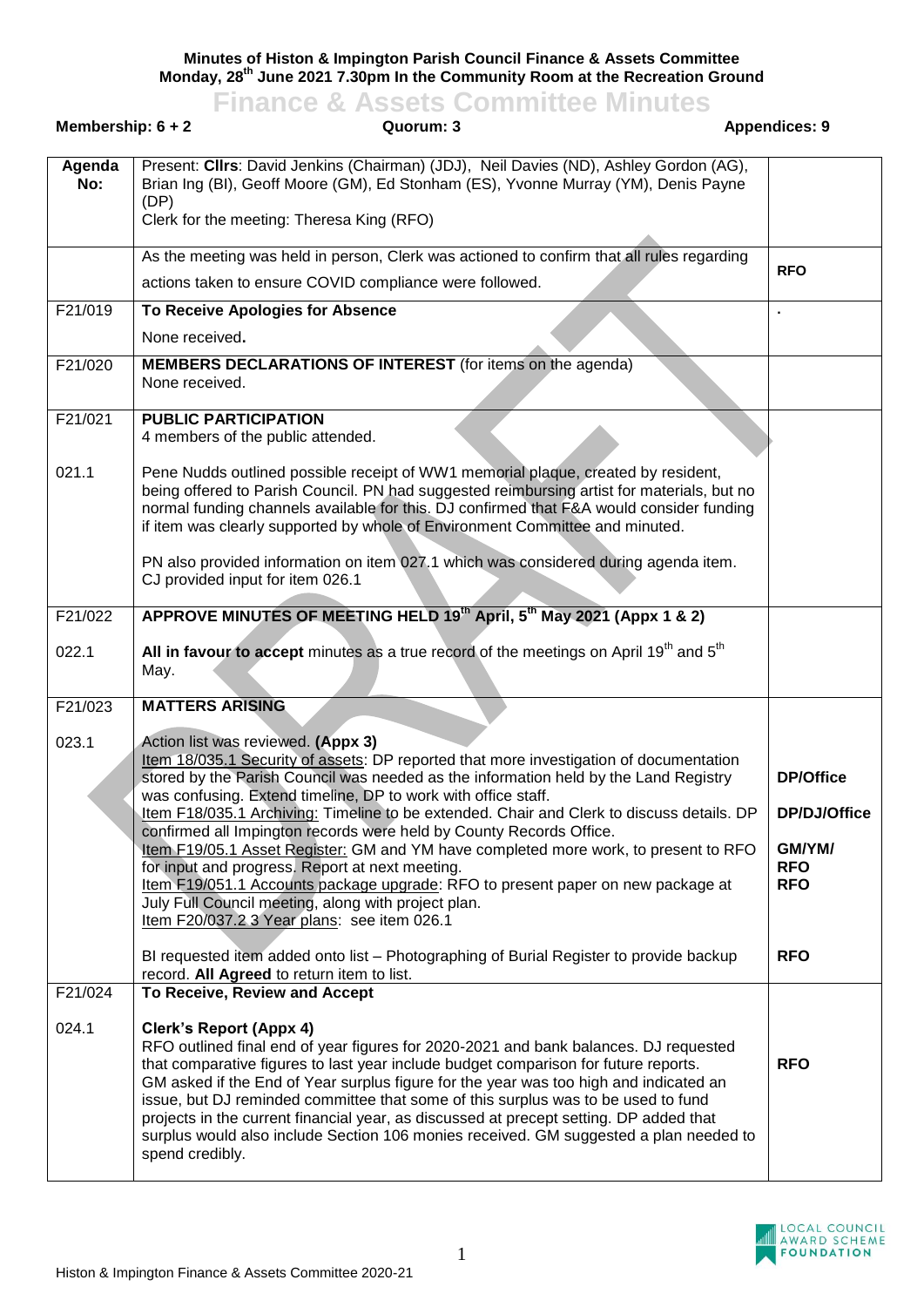| 024.2   | End of Year Finance Report and End of Year Figures (Appx 5)                                                                                                                                                                                                                                                                                                                                                                             |                                  |
|---------|-----------------------------------------------------------------------------------------------------------------------------------------------------------------------------------------------------------------------------------------------------------------------------------------------------------------------------------------------------------------------------------------------------------------------------------------|----------------------------------|
|         | Report accepted by all.                                                                                                                                                                                                                                                                                                                                                                                                                 |                                  |
| 024.3   | <b>Confirm Committee Annual Timetable (Appx 6)</b><br>Systems of internal Control reviews now take place in September/October, to be moved<br>on timetable. This also removes item 24.4 from this Agenda.<br>Review of 3 year plans now scheduled for F&A meeting October 2021.                                                                                                                                                         | <b>RFO</b><br><b>Next Agenda</b> |
| 024.4   | <b>Quarterly review of Committee Budgets (Appx 7)</b><br>Report considered and noted                                                                                                                                                                                                                                                                                                                                                    |                                  |
| 024.5   | <b>Systems of Internal Audit Control</b><br>Review not due until September/October 2021.                                                                                                                                                                                                                                                                                                                                                | <b>Next Agenda</b>               |
| F21/025 | Capital Projects and Spend: to review spends against budgets for 2020/21 capital<br>spend; To review capital budgets for 2021/22; To receive requests for Capital Spend<br>projects                                                                                                                                                                                                                                                     |                                  |
| 025.1   | No new spends undertaken, no requests received.                                                                                                                                                                                                                                                                                                                                                                                         |                                  |
| F21/026 | To agree timetable to update 3 year plans                                                                                                                                                                                                                                                                                                                                                                                               |                                  |
| 026.1   | Updated three year plans to be in place by September in order to feed into the Precept<br>setting timetable. Committee Chairs to be requested to update plans so they can be<br>reviewed at the next F&A meeting in October.                                                                                                                                                                                                            | Comm<br><b>Chairs</b>            |
|         | CJ outlined the process undertaken by Environment Committee to review projects for 3<br>year plan, assessing the need and priority of each item. Spreadsheet created and<br>circulated to committee, and feedback collated. Spreadsheet available for any interested<br>parties. Issues had been found in the process, such as there being nothing on the list to<br>support "culture", process had given several areas for refinement. |                                  |
|         | Chair suggested that for the next F&A meeting, each committee should produce a short<br>narrative document, outlining which projects each committee wished to take forward. This<br>would enable a credible spending plan to be created. Workshop to be held in July with<br>Committee Chairs and Vice Chairs of Recreation, Environment and Highways<br>committees to approve the narrative, BI to facilitate.                         | Comm<br><b>Chairs/YM/BI</b>      |
| F21/027 | To agree way forward with regard to lease negotiations on land at School Hill<br>(Manorial Waste) (Appx 8)                                                                                                                                                                                                                                                                                                                              |                                  |
| 27.01   | GM presented paper outlining progress made on lease negotiations. Discussions followed<br>covering the following:                                                                                                                                                                                                                                                                                                                       |                                  |
|         | Consideration of future leases which might have no value for this area;<br>➤<br>Considered a good tenant to have;<br>Fifteen year lease possibly too long;<br>Termination options on both sides.<br>⋗                                                                                                                                                                                                                                   |                                  |
|         | The committee thanked GM for the work he had done on this item. GM recommendation                                                                                                                                                                                                                                                                                                                                                       |                                  |
|         | was a starting lease value of £3,000 per annum, rising to £4,000 per annum in year 6, and<br>then rising by CPI in following years. Cllr Davies proposed this motion, Cllr Gordon<br>seconded, all voted in favour to follow recommendation. GM to feedback decision to<br>Camel.                                                                                                                                                       | <b>GM</b>                        |
|         | Discussion then followed on remedial work needed on the land in question as highlighted<br>by member of public, and various aspects of concern over proposed design for area as<br>presented in paper. Committee agreed a meeting be held with Camel to address issues,<br>with support from the Environment committee.                                                                                                                 | DJ/Env                           |
| F21/028 | To review F&A Committee Terms of Reference and scope of activity (Appx 9)                                                                                                                                                                                                                                                                                                                                                               |                                  |
| 028.1   | YM outlined areas for discussion on amending terms of reference and these were<br>discussed as follows:                                                                                                                                                                                                                                                                                                                                 |                                  |
|         | Term "legal" removed from this committee's title as Clerk as Responsible Officer<br>➤<br>should oversee all legal items, with large scale items being approved at Full                                                                                                                                                                                                                                                                  |                                  |